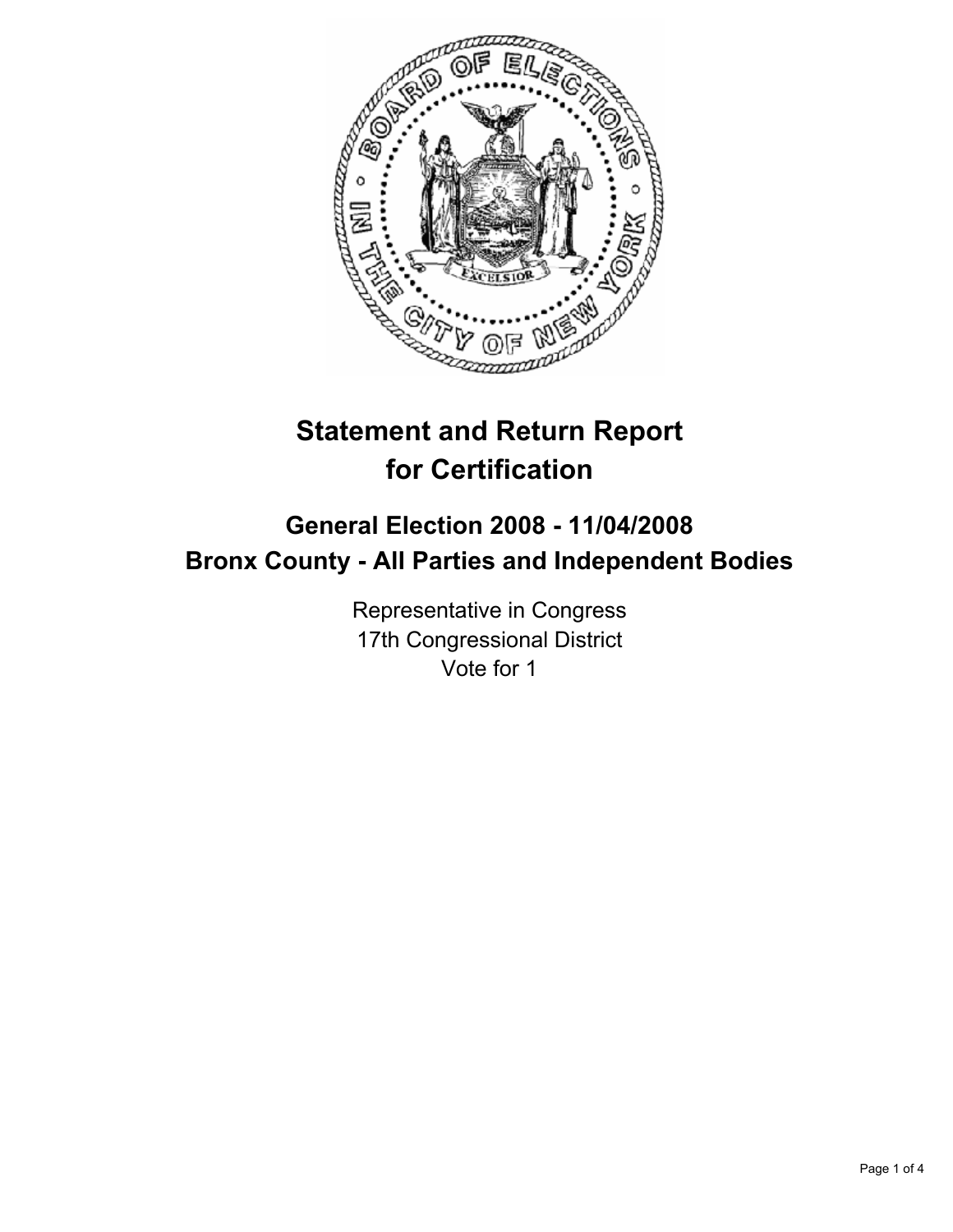

#### **Assembly District 78**

| <b>PUBLIC COUNTER</b>            | 6,905 |  |
|----------------------------------|-------|--|
| <b>EMERGENCY</b>                 | 20    |  |
| ABSENTEE/MILITARY                | 155   |  |
| FEDERAL                          | 44    |  |
| AFFIDAVIT                        | 426   |  |
| <b>Total Ballots</b>             | 7,550 |  |
| ELIOT L ENGEL (DEMOCRATIC)       | 5,023 |  |
| ROBERT GOODMAN (REPUBLICAN)      | 429   |  |
| ELIOT L ENGEL (INDEPENDENCE)     | 94    |  |
| ROBERT GOODMAN (CONSERVATIVE)    | 44    |  |
| ELIOT L ENGEL (WORKING FAMILIES) | 194   |  |
| <b>Total Votes</b>               | 5,784 |  |
| Unrecorded                       | 1,766 |  |

#### **Assembly District 80**

| <b>PUBLIC COUNTER</b>            | 7,163 |
|----------------------------------|-------|
| <b>EMERGENCY</b>                 | 2     |
| ABSENTEE/MILITARY                | 181   |
| <b>FEDERAL</b>                   | 33    |
| <b>AFFIDAVIT</b>                 | 441   |
| <b>Total Ballots</b>             | 7,820 |
| ELIOT L ENGEL (DEMOCRATIC)       | 5,446 |
| ROBERT GOODMAN (REPUBLICAN)      | 454   |
| ELIOT L ENGEL (INDEPENDENCE)     | 117   |
| ROBERT GOODMAN (CONSERVATIVE)    | 63    |
| ELIOT L ENGEL (WORKING FAMILIES) | 214   |
| <b>Total Votes</b>               | 6,294 |
| Unrecorded                       | 1,526 |

### **Assembly District 81**

| <b>PUBLIC COUNTER</b>            | 36,584 |
|----------------------------------|--------|
| <b>EMERGENCY</b>                 | 985    |
| ABSENTEE/MILITARY                | 1,497  |
| <b>FEDERAL</b>                   | 458    |
| <b>AFFIDAVIT</b>                 | 1,620  |
| <b>Total Ballots</b>             | 41,144 |
| ELIOT L ENGEL (DEMOCRATIC)       | 27,676 |
| ROBERT GOODMAN (REPUBLICAN)      | 4,423  |
| ELIOT L ENGEL (INDEPENDENCE)     | 871    |
| ROBERT GOODMAN (CONSERVATIVE)    | 610    |
| ELIOT L ENGEL (WORKING FAMILIES) | 1,131  |
| DONALD DUCK (WRITE-IN)           |        |
| JAMES OGRADY (WRITE-IN)          |        |
| <b>JESSICA FLAGG (WRITE-IN)</b>  |        |
| <b>Total Votes</b>               | 34,714 |
| Unrecorded                       | 6,430  |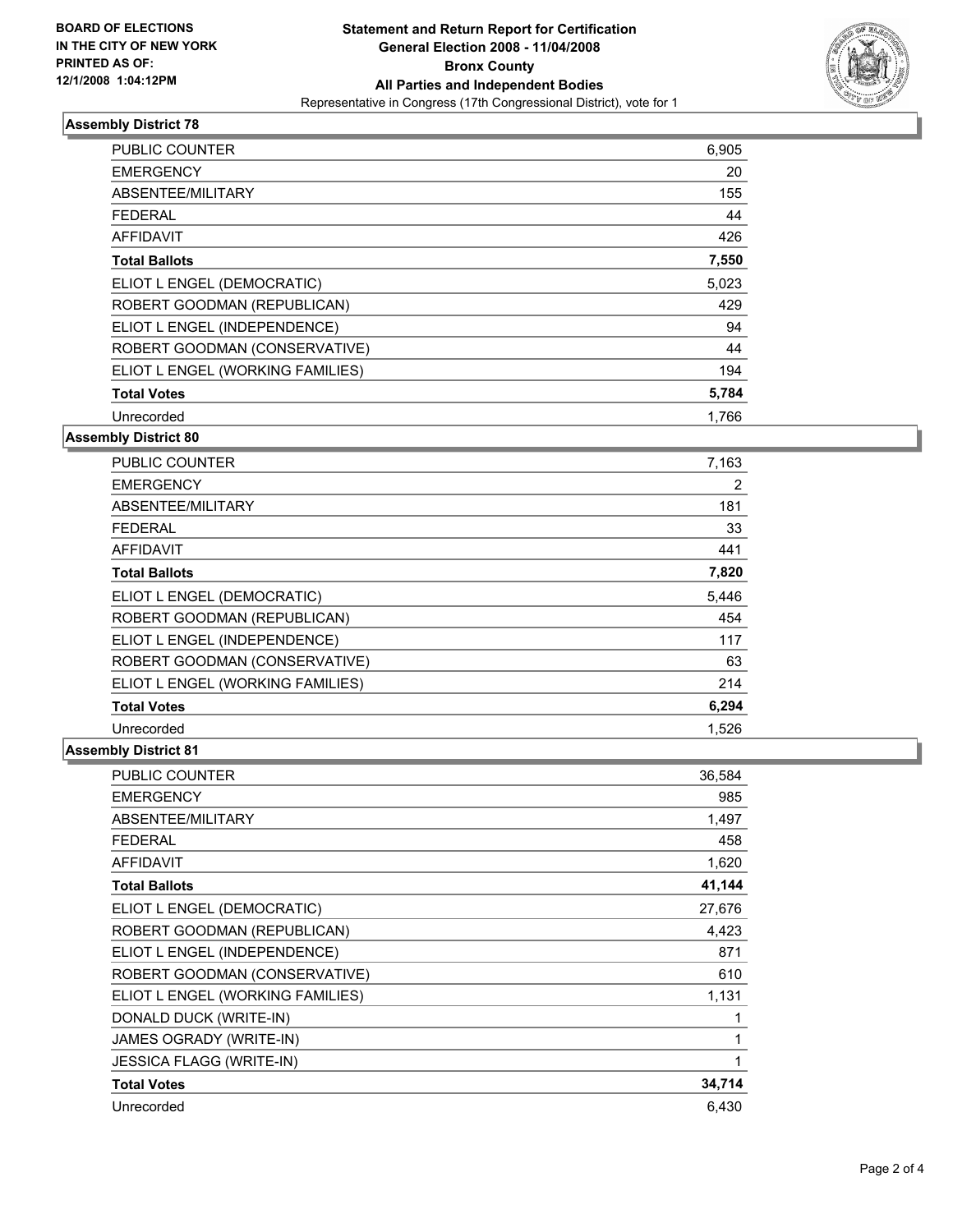

#### **Assembly District 82**

| <b>PUBLIC COUNTER</b>            | 61 |  |
|----------------------------------|----|--|
| <b>EMERGENCY</b>                 |    |  |
| ABSENTEE/MILITARY                |    |  |
| <b>FEDERAL</b>                   | 0  |  |
| AFFIDAVIT                        | 3  |  |
| <b>Total Ballots</b>             | 64 |  |
| ELIOT L ENGEL (DEMOCRATIC)       | 52 |  |
| ROBERT GOODMAN (REPUBLICAN)      |    |  |
| ELIOT L ENGEL (INDEPENDENCE)     |    |  |
| ROBERT GOODMAN (CONSERVATIVE)    | 0  |  |
| ELIOT L ENGEL (WORKING FAMILIES) | 0  |  |
| <b>Total Votes</b>               | 54 |  |
| Unrecorded                       | 10 |  |

#### **Assembly District 83**

| 33,694 |
|--------|
| 375    |
| 815    |
| 95     |
| 1,570  |
| 36,549 |
| 28,280 |
| 778    |
| 205    |
| 80     |
| 455    |
|        |
| 29,799 |
| 6,750  |
|        |